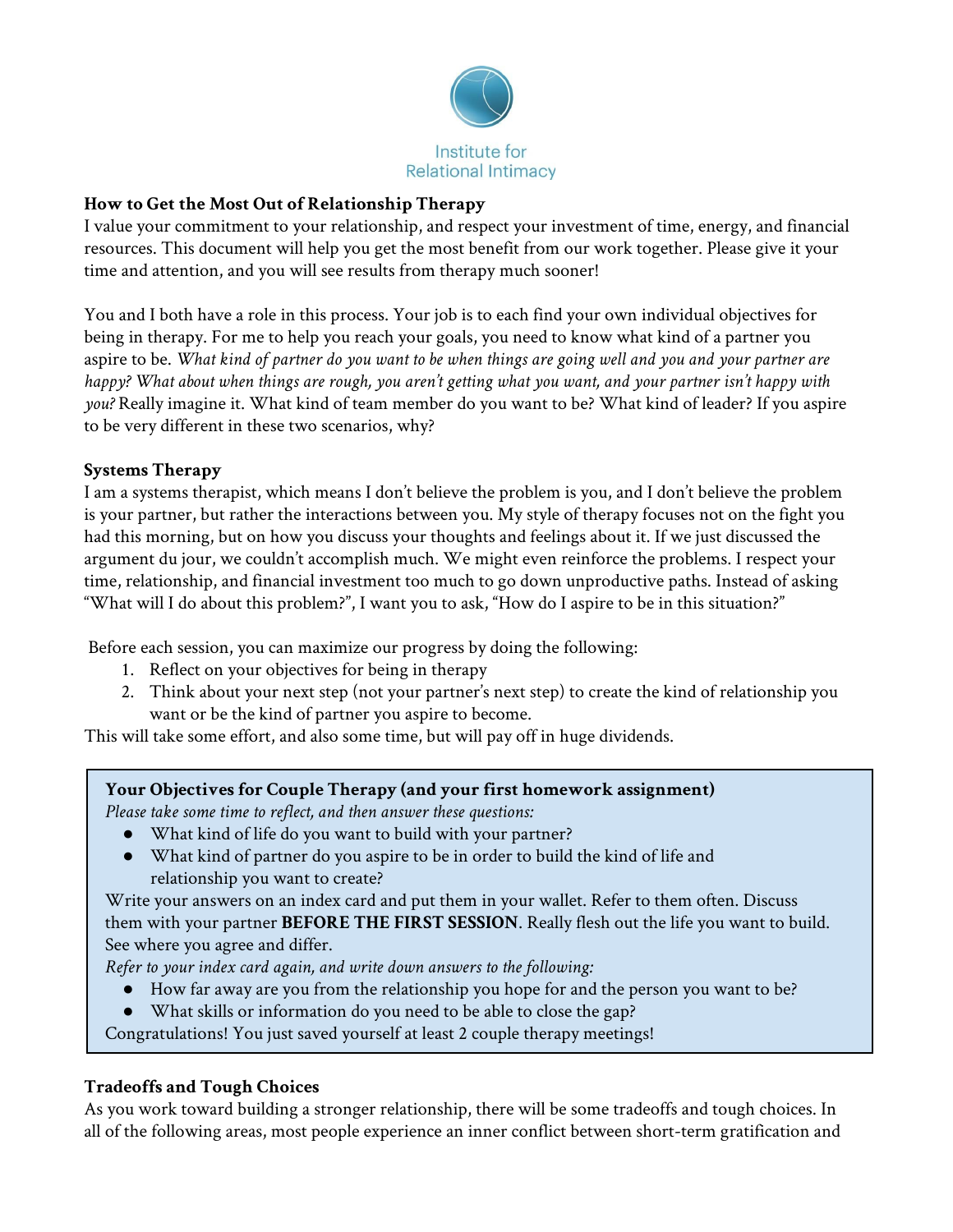long-term goals. Every person in a team needs to pull their weight or the team will fail. Here are some areas where making tough choices to support long term goals will make or break your couple therapy:

- I've never seen a relationship flourish without an expenditure of time. You will need to find time to be together, time to be with family, to play, relax, collaborate on daily living, and to nurture one another and yourself. I recommend you take a look at your schedule and ask yourself where you can create some time for the project of improving your relationship.
- Another necessary compromise is emotional comfort. You will need to go out on a limb, try new things, challenge yourself to think differently or act differently, listen and be curious rather than interrupting, speak up rather than becoming resentfully compliant or withdrawing, and take a look at ways you might not be living your values as well as at the consequences of your actions. At the beginning, this may feel very uncomfortable.
- Couple therapy requires a substantial amount of energy. Sustained change requires considerable effort in both remembering your goals, and choosing to do something differently than before, again and again. As we work together you will become aware of what things you want to do to make your relationship stronger. Some common examples are to be more respectful, more giving, more appreciative, share more deeply, manage emotional responses carefully, and listen more responsively.
- Managing your own emotional responses to problems is crucial, and also often quite difficult for some people. For example, if one partner is hypersensitive to criticism, and the other is hypersensitive to feeling ignored, it will take effort on the part of each partner to stay grounded and less reactive (hypersensitive), rather than hoping their partner will stop ignoring or criticizing.

## **Couple Therapy Concepts**

**Attitude** is key. When it comes to improving your relationship, your increasingly skillful, loving, and respectful responses toward your partner are more important than what decisions get made or actions taken.

**Thinking differently** about a problem is often more effective than trying to problem-solve about what action to take. Could you make the goal to deeply and respectfully discuss many possible solutions rather than "trying to win" or "get your way"?

**Teamwork** is when people work together and achieve more than they could achieve if they were alone. In a couple relationship, you are much more likely to thrive if you work together. For instance, if you want your partner to change, can you find the courage to wonder what you could do to make it **easier** for them to change? If you can, you are MUCH more likely to see your partner change. Have you ever been part of a team with a really inspiring leader? If you make it easy, fun, hopeful, and emotionally safe for your partner to take a risk, they are much more likely to do so. If you reward all attempts with kindness, you will reap huge rewards in how quickly change happens.

**Curiosity** is worth cultivating: curiosity about why you respond the way you do, what is going on for your partner, why this issue gets under your skin so deeply, and why that happens for your partner. The world looks different to everyone. Curiosity is the route to empathy. Without empathy, partnership is hollow.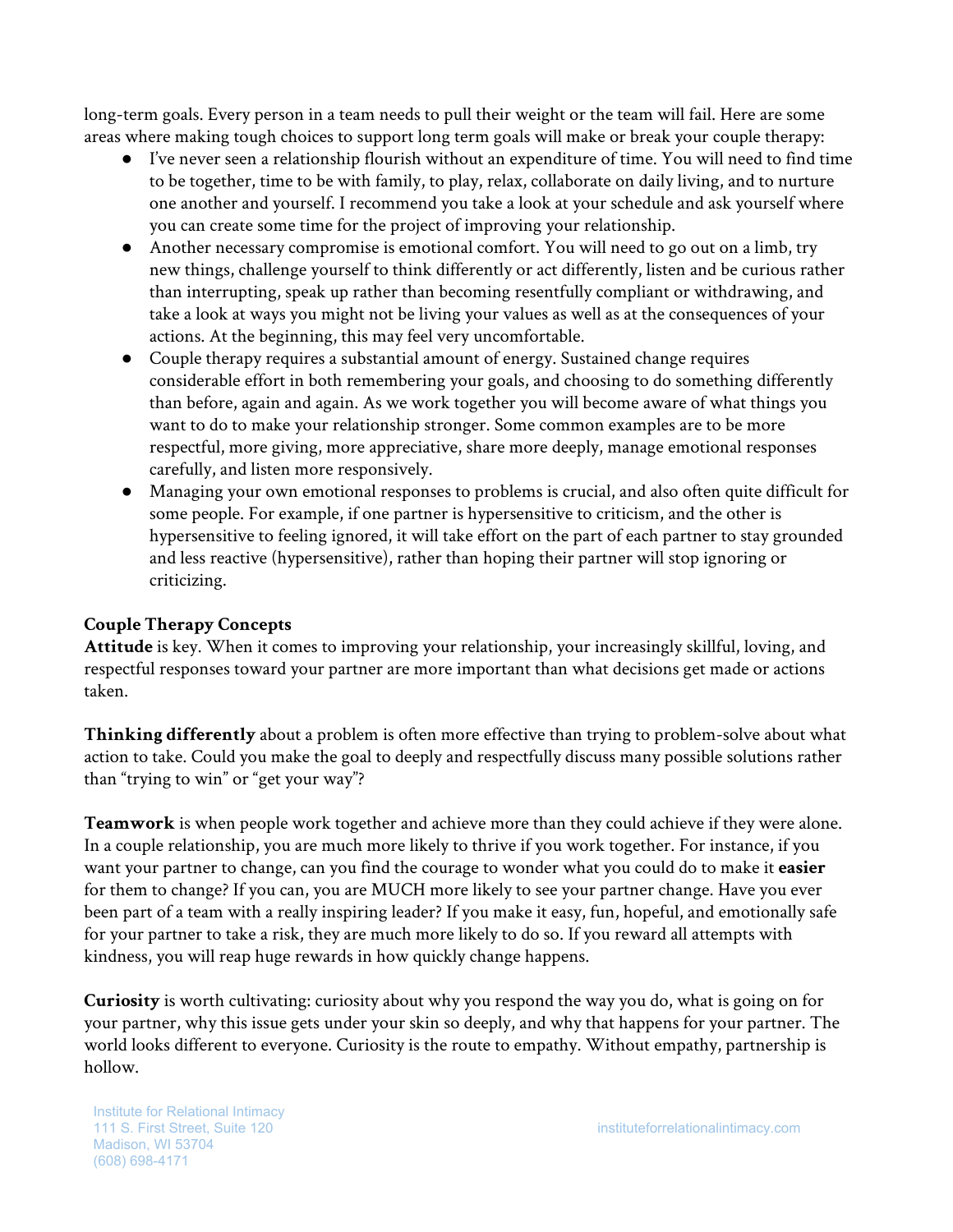**Listening** is not the same as agreeing. When you listen, you are not signing a contract to abandon your position. **Empathy** is not the same as agreeing. You can be kind, loving, truly "get" why your partner feels how they do, even be able to join in that depth of feeling, and still not agree.

**Sharing** what you think, feel, believe, and prefer can bring you closer to your partner. Your partner can't appreciate what they don't know about you.

**How you share** has a big impact on your partner's ability to stay present, listen well, and be curious about your viewpoint. You have a right to feel heard, and so do they. You also both have a responsibility to use self-control and not include a jab with your communication. Until you can do that, you can hardly blame them for not listening attentively.

**Kindness** and good manners go a very long way. Can you legitimately expect your partner to treat you better than you treat them? Can you legitimately expect your partner to change in a highly critical environment? Kindness to yourself also counts; it can be very challenging to be around someone you love who is beating themselves up. If that describes you, some radical self-care may be in order.

**Lost in translation:** it's not what you say, it's what they hear. Sometimes a communication misfires due to interpretation. This is normal; we all interpret things differently. Cultivate curiosity, and figure out what your partner heard; then simply clear up the misunderstanding. Think of it as a language barrier.

**Fixing** what is wrong is only one part of the solution; building something wonderful is the greater part. Making time and finding inspiration to build something wonderful or move toward a shared vision of the relationship you are building together is not optional, and it will get you through many hard times.

**Focus** on changing yourself, not your partner. The success of your couple therapy depends on you having more goals for yourself than for your partner. I'm at my best when I help you reach your own objectives.

**Limited responses** are a big of the problem for most couples. Your partner is quite limited in their ability to respond to you, and you are quite limited in your ability to respond to your partner. Accepting this is difficult, but a huge step into maturity.

**Flawed assumptions** about your partner's motives will block you from seeing their good intentions. People have difficulty taking risks or changing behaviors when the people around them have no faith in them or believe they don't mean well. Consider whether it might benefit you to give your partner the benefit of the doubt when it comes to their motives.

**Contradictions** abound in relationships. For instance, you probably can't speak your mind and also keep the peace. If you always play it safe emotionally, you will pay for it by building a dull relationship. Juiciness, excitement, and interest depend on our differences.

**Trust** is created by doing what you say you will do. That is built upon the sometimes difficult foundational skill of only agreeing to what you actually want and intend to follow through on.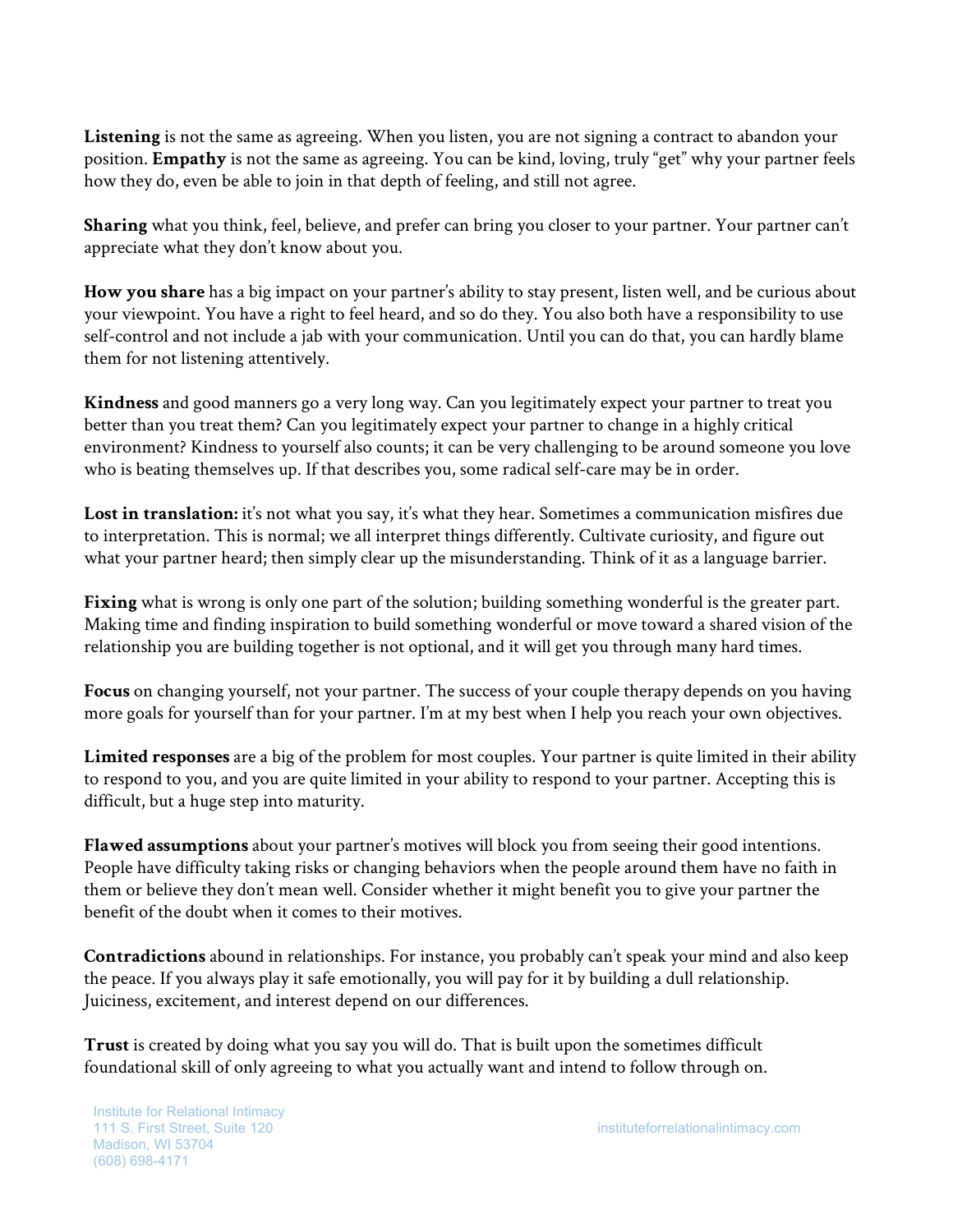Underneath *that* is creating an atmosphere in your relationship where your partner can be honest with you about their preferences and intentions without being punished for it. And beneath THAT is actively co-creating an emotionally safe partnership, which is ultimately the foundation of trust.

**Practice** will be necessary. Imagine expecting to compete well in a sport or play a complicated piece on an instrument without any practice! Relationships are just as sophisticated and complex, but we expect ourselves (and our partners) to excel with virtually no practice. Plan to practice, and plan to be kind with your partner's early efforts at change.

**Emotional Boundaries** are essential. You can only change yourself. You can influence and be influenced, but you can't actually change anyone but yourself. Fortunately, after years of working with distressed relationships, I can tell you that **becoming a more effective partner is the most efficient way to change a relationship**. Good news, right? You have more power to create change than you thought.

**Self-respect** is something you can create for yourself if you live in accordance with your values. You are responsible for your words and actions, no matter how others treat you.

**Disappointment and brain physiology** work together to create challenges. When reality doesn't line up with our hopes or expectations, we feel disappointed and often resentful, and our brain guards against further disappointment by blaming any and all forces outside ourselves, including our partner. *This aspect of human nature is what keeps therapists in business.* You can change your relationship by improving your response to problems. You can change how you think about the current problem, how you feel about it, and how choose what to do about it. Very few people want to focus on that, because it requires time, energy, and holding yourself accountable, even when you really don't want to.

**Most of the ineffective things we do** in relationships fall into just a few categories:

- Blaming or attempting to dominate
- Disengagement/withdrawal
- Complying resentfully
- Whining
- Denying or becoming confused

These are normal emotional reactions to feeling a threat or high stress. Improving your relationship means better management of these reactions. It is hard, because your brain is wired to defend yourself from perceived danger. You can still manage your responses better, and it gets easier with practice.

## In the words of my mentor, Pete Pearson:

"It's easy to be considerate and loving to your partner when the vistas are magnificent, the sun is shining, and breezes are gentle. But when it gets bone-chilling cold, you're hungry and tired, and your partner is whining and sniveling about how you got them into this mess, that's when you get tested. Your leadership and your character get tested. You *can join the finger-pointing or become how you aspire to become."*